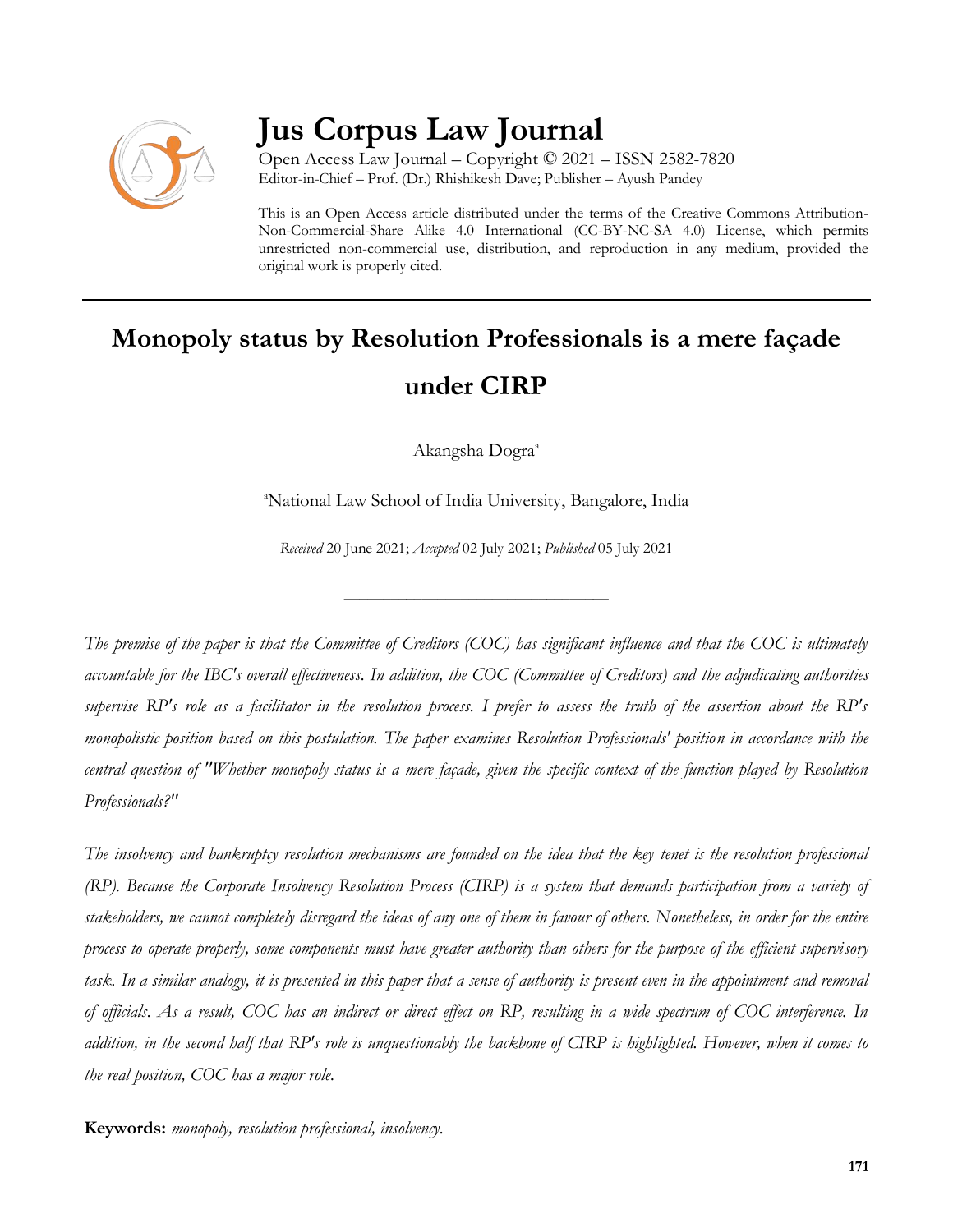#### **INTRODUCTION**

The IB code was created with the goal of increasing the value of an interested person's assets, ease of doing business, and resolving bankruptcy proceedings promptly, all of which demand a lot of effort from numerous stakeholders and adjudicating authorities. The implementation of the insolvency& bankruptcy (IB) Code was intended to address issues in the credit dimension by recognizing all stakeholders, particularly creditors and debtors, resolving and settling non-performing assets, establishing a robust mechanism for resolving credit-related disputes, reducing creditor distrust, and ensuring that businesses remain operational rather than being wound up.

The insolvency and bankruptcy resolution mechanism are based on the foundation notion that resolution professional (RP) is the main tenet. There is a change in position of the debtor in possession to the creditor in control, which is a feature of the IBC, is facilitated by RP. This is a major shift in the ways CIRP works. Additionally, the RP is appointed by the adjudicating. When a corporate debtor is approved to the NCLT's corporate insolvency resolution procedure (CIRP), the RP is in charge of the debtor's full administration and operations, as well as managing the CIRP as a whole. Furthermore, the functions of the board of directors or partners are suspended and passed to the RP elected.

The understanding of the resolution professional according to the IB code is necessary. The provision of Section 5 (27) of the IB Code defines the term Resolution Professional (RP) which means an insolvency professional who has been assigned to oversee the corporate insolvency resolution process, which may also involve an interim-resolution professional (IRP). The term "insolvency professional" (IP) is also defined in Section 3 (19) of the Act as a person enrolled as a member of an insolvency professional agency under section 206 and registered as an insolvency professional with the Board under section 207.' The definition does not provide us with enough information about the RP. However, combining the defining provisions with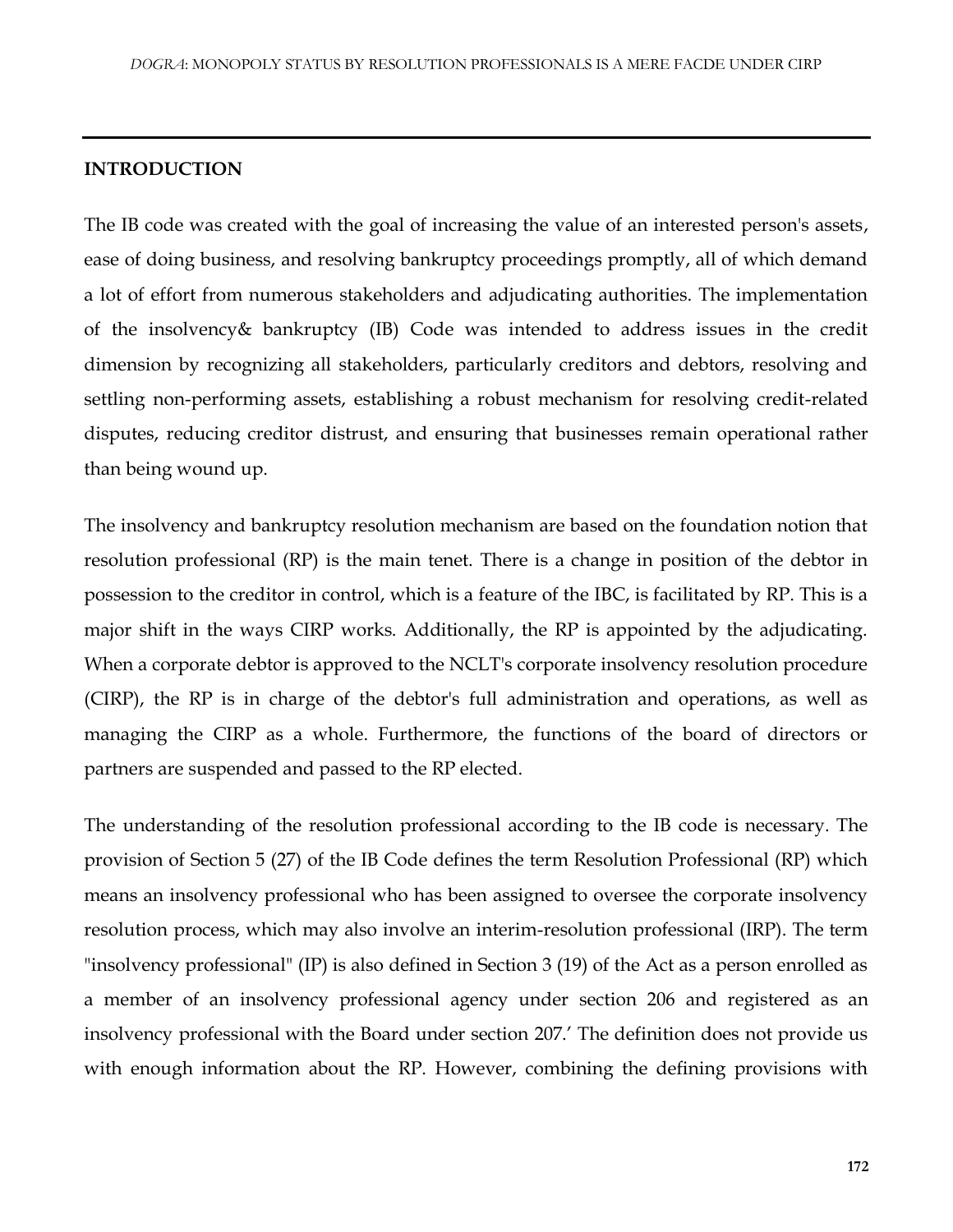other provisions, such as functions, obligations, and responsibilities, gives us a clear picture of the RP's actual position.

The premise of the paper is that the Committee of the creditor (COC) has major power, and it is ultimately COC who is more responsible for the whole effective functioning of the IBC. Additionally, RP is a facilitator in the resolution process whose function is overseen by the COC (Committee of creditors) and the adjudicating authority. From this postulation, I tend to examine the veracity of the claim concerning the monopoly position of the RP. The paper deals with the core question of '*Whether monopoly status is a mere facade, in the specific context of the role performed by Resolution Professionals?***' with the object of examining the position of Resolution Professionals in consonance with the claim of monopoly status under the IBC. The requirement of rethinking the role with help judgements and provisions in line with reality is required to comprehend the actual state of RP.** I shall illustrate that RP does not have monopoly status using the provisions of the IB code, notably those dealing with Appointment of Resolution Professional (part I), Role of Resolution Professional in CIRP (part II), and COC is integral to the Resolution Process (part III).

To begin with the insolvency process, it is necessary to prove that the accused corporate debtor is insolvent either at the direction of a financial creditor under Section 7 or an operational creditor under Section 9 or Suo moto under Section 10 of the IB Code in order to begin the resolution process of an insolvent firm. The resolution process begins once an insolvency petition is accepted.

#### **PART I**

# **Appointment of Resolution Professional -**

*(Under this section, I shall examine the provisions related to the appointment, as well as removal under the IB code, 2016.)*

**Almost every stage of the appointment is subject to COC authorization. The Interim RP is appointed prior to the RP. During the onset of the insolvency, the Adjudicating Authority**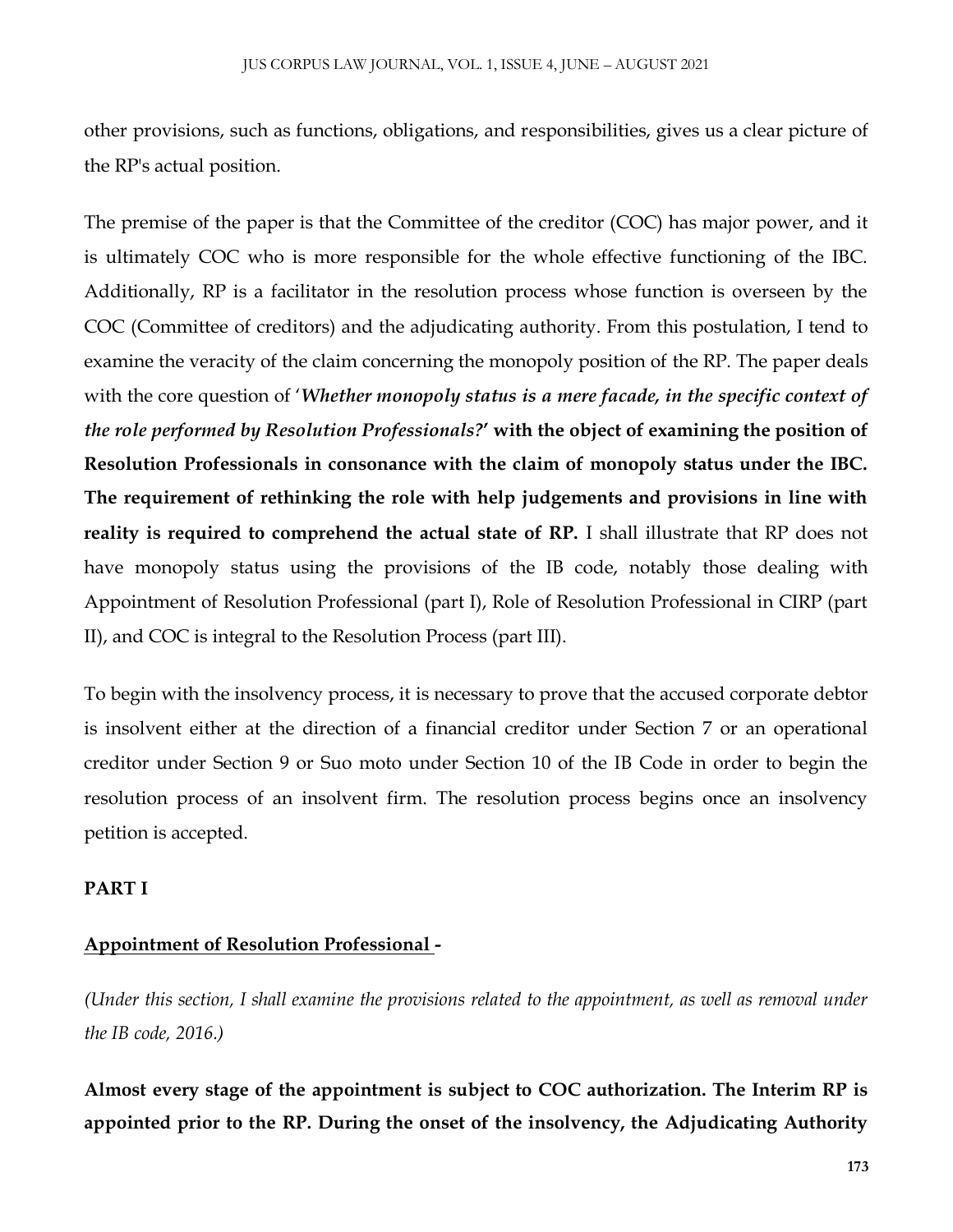**selects the insolvency professional nominated by the financial or operational creditor in their application as the interim resolution professional.** When an operating creditor's application does not include the name of an insolvency professional, the Adjudicating Authority refers the matter to the Board for a recommendation for an insolvency professional who can function as an interim resolution professional. Within ten days after receiving a reference from the Adjudicating Authority, the Board recommends to the Adjudicating Authority the name of an Insolvency Professional against whom no disciplinary proceedings are underway.

The period of an interim resolution professional lasts until the resolution professional is appointed under Section 22. Following the appointment of the interim resolution professional, he will be in charge of the corporate debtor's affairs. Following that, it will be overseen by the resolution professional when he has been appointed. **When the interim resolution professional is appointed, the powers of the board of directors or the corporate debtor's partners, as the case may be, are suspended.** The interim resolution professional and, if necessary, the resolution professional will exercise these authorities.

In accordance with section 23 of the Code, the resolution professional shall exercise the same powers and perform the same responsibilities as the interim resolution professional upon appointment. The Board of Directors is suspended once the interim resolution professional (IRP) is appointed, according to Section 17 of the Act. which requires corporate debtor officers and management to report to the interim resolution professional. The RP is the one in control of the business. This, however, does not provide us with the entire picture. The Board must remain active, it can report to the RP and work in accordance with the RP's authorization, but it can not be fully defunct and cease to function. The RP is an officer who has been appointed by the court. If company staff refuse to cooperate with an IRP, he might request assistance from the adjudicating body under Section 19 of the Code. This is especially essential in light of the fact that if the Board's powers are suspended, it may be difficult to ensure compliance with the Companies Act, SEBI rules, and other laws if the company's workers are unwilling to cooperate with the RP.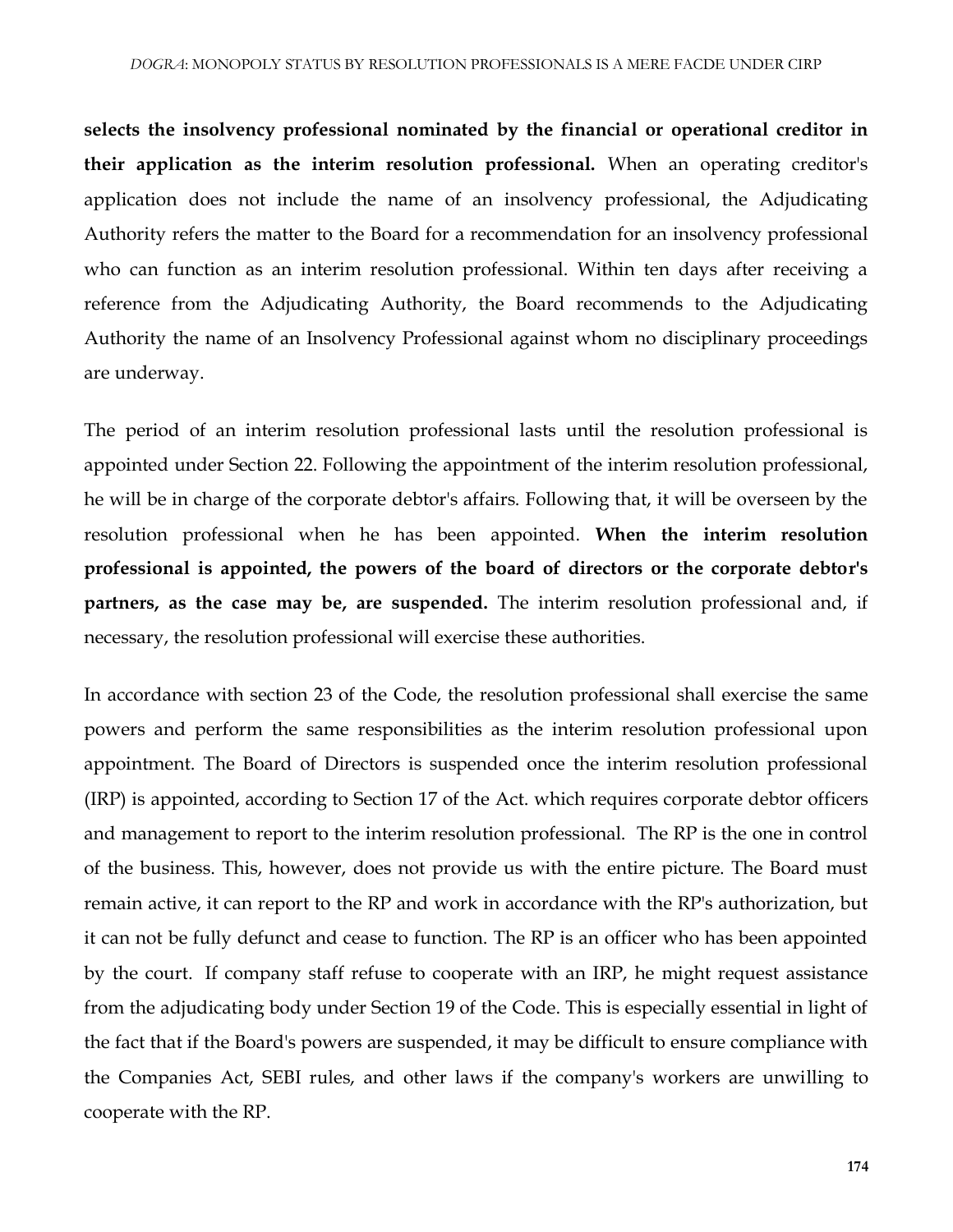Later, the committee of creditors may, in the first meeting or subsequent meeting, either resolve to appoint the interim resolution professional as a resolution professional or to replace the interim resolution professional with another resolution professional with at least a sixty-six percent voting share, according to Section 22 of the IB code. Another factor to consider is Section 27, which allows the COC to replace resolution professionals under certain circumstances.<sup>1</sup> In *Rajinder Kapoor v. Anil Kumar* <sup>2</sup> , the Adjudicating Authority is duty-bound to consider the name of another Resolution Professional, **if proposed by the Committee of Creditors,** or may call for a name from the IBBI, if no name has been proposed.

In another case of *Bank of India Vs. M/s Nithin Nutritions Pvt. Ltd<sup>3</sup>, the IRP was replaced as the* RP at the third COC meeting. The appellant had applied to the adjudicating authority for confirmation of the appointment of the RP. They denied the application because the COC made its decision at its third meeting (rather than the first meeting, as required by the IBC), and no rationale was presented for not passing the resolution to replace the IRP at the first meeting. The NCLAT stated in its appeal against the ruling which was passed by adjudicating authority **that neither section 22 nor section 27 of the IBC compels the COC to disclose any reasons.** The reason for this is that the RP and the COC have a trusted connection. In light of these provisions, the NCLAT determined that the COC has the authority to propose changes to the IRP at any time after the first one and that there is no requirement that they provide specific reasons for the change.

 $\overline{\phantom{a}}$ 

<sup>1</sup> Insolvency and Bankruptcy Code 2016, s 27: Replacement of a resolution professional by committee of creditors. - (1) Where, at any time during the corporate insolvency resolution process, the committee or creditors is of the opinion that a resolution professional appointed under section 22 is required to be replaced, it may replace him with another resolution professional in the manner provided under this section. (2) The committee of creditors may, at a meeting, by a vote of sixty-six per cent of voting shares, resolve to replace the resolution professional appointed under section 22 with another resolution professional, subject to a written consent from the proposed resolution professional in the specified form.] (3) The committee of creditors shall forward the name of the insolvency professional proposed by them to the Adjudicating Authority. (4) The Adjudicating Authority shall forward the name of the proposed resolution professional to the Board for its confirmation and a resolution professional shall be appointed in the same manner as laid down in section 16. (5) Where any disciplinary proceedings are pending against the proposed resolution professional under sub-section (3), the resolution professional appointed under section 22 shall continue till the appointment of another resolution professional under this section

<sup>2</sup> *Rajinder Kapoor v Anil Kumar* 2017 SCC OnLine NCLAT 263

<sup>3</sup> *Bank of India v M/s Nithin Nutritions Pvt Ltd* Company Appeal (AT) (Insolvency) No 497/2020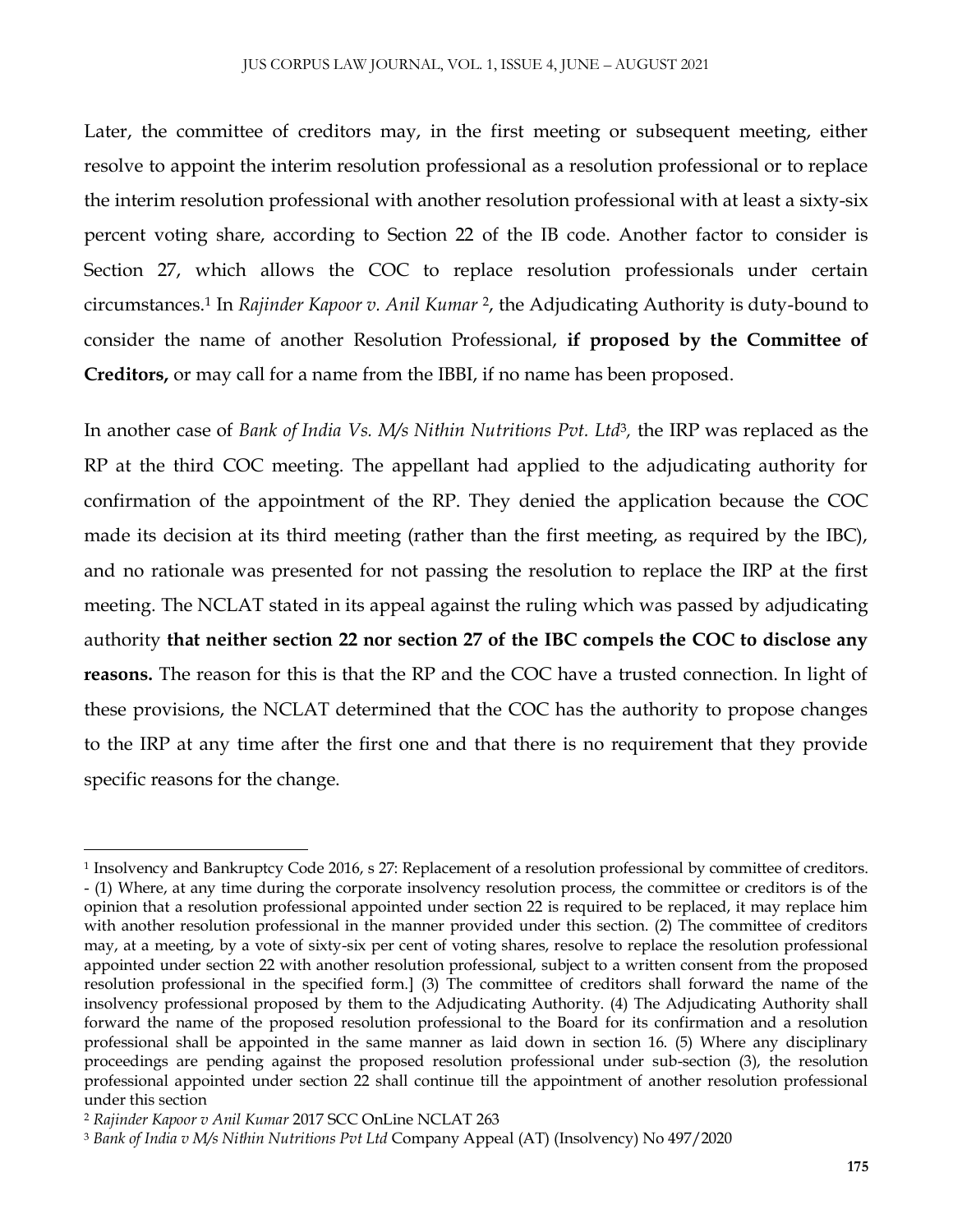Its authority is evident even in the matter of appointment and removal. Therefore, COC affects RP directly or indirectly, resulting in a wide range of COC interference.

# **PART II**

### **Role of Resolution Professional in CIRP -**

*(This section examines the role of the Resolution Professional in CIRP, specifically the provisions concerning the role of the RP, with a focus on provisions that act as caveats, which provide us with the implication that COC has ultimate authority, i.e. Sections 27 and 28.)* In terms of decision-making, COC has a significant advantage over RP. The RP serves as a link between the debtor and the creditor, ensuring that the debtor's and the creditors' interests are aligned. This paper will not go into great detail about each function, but will instead describe the most important ones to figure out where RP stands.

When we look at the provisions concerning the role such as Section 17 which provides that the administration of the corporate debtor (CD) affairs would be vested in the RP according to which he/ she would execute the powers of the board of directors or the partners of the CD accordingly. Other powers, duties, and authorities would be conferred on the RP under Section 17 such as vesting of management/exercising of powers would continue seamlessly if the IRP remained the RP. When the IRP is replaced by another RP, the administration of the CD's affairs is transferred to the new RP, who assumes the powers of the CD's board of directors/partners as of the date of his appointment under section 22. With such abilities, the new RP would be able to carry out all the acts that the IRP would have been able to carry out.<sup>4</sup>

The RP's tasks and functions are covered in Sections 18, 20, and 25 of the Code. This can make it evident that the RP will be *in charge of the entity's day-to-day operations.* On the other hand, the RP is responsible for maintaining the present management. He/she can appoint agencies to help him with his management responsibilities. The goal of this project is to basically put the RP in charge of the day-to-day operations of the company while enabling creditors to manage

 $\overline{\phantom{a}}$ <sup>4</sup> 'Insolvency and Bankruptcy Board of India: Frequently Asked Questions-Insolvency Professionals' (*Insolvency & Bankruptcy Board of India*) [<https://ibbi.gov.in/uploads/register/FAQ\\_IPs.pdf>](https://ibbi.gov.in/uploads/register/FAQ_IPs.pdf) accessed 20 May 2021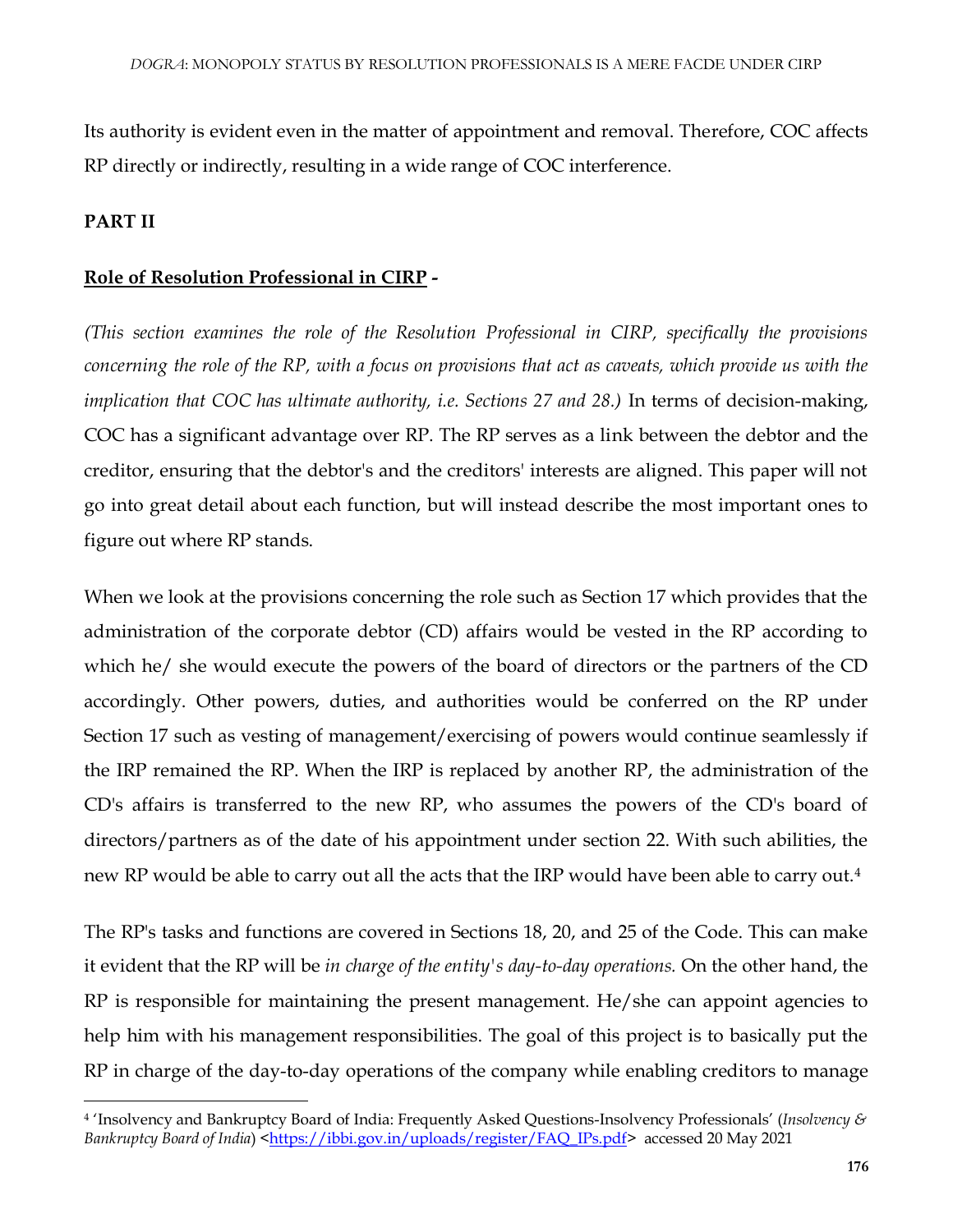responsibly. Furthermore, Sections 20 and 25 provide the interim resolution professional/resolution professional with the authority to do whatever is required to help the IRP/RP manage the corporate debtor's affairs subject to certain provisions.

Section 18 of the IBC lays down the duties of an IRP, while section 20 lays down his/her powers. Under Section 20 of the IB Code, the interim resolution professional is mandated to protect and preserve the value of the property of the corporate debtor and manage the operations of the corporate debtor *as a going concern*. It is after the meeting of the Committee of Creditors that the Committee has to decide whether to confirm the interim resolution professional as the resolution professional or replace the interim resolution professional with another resolution professional.

The *interim resolution professional forms a "Committee of Creditors" under Section 21* of the IB Code after collating all claims received against the corporate debtor and determining the corporate debtor's financial position, and this is followed by a meeting of the Committee of Creditors under Section 24 of the IB Code, which is to be conducted by the resolution professional. Each creditor is required to vote following the voting share assigned to him based on the financial debts owed to such creditor, and it is incumbent upon the resolution professional to determine the voting share to be assigned to each creditor in the manner specified by the Board. *Section 25 lays down the duties of an RP*, besides preserving and protecting the assets of the corporate debtor and continuing its business operations. Subsequent to all these steps, the Committee of Creditors is required to submit a resolution plan for approval of the Committee of Creditors by a vote of not less than seventy-five percent of the voting share of the financial creditors. After such approval, the resolution plan is presented to the adjudicating authority which, if satisfied that the aforesaid plan conforms to the requirements of Section 30 (2) of the IB Code, should approve the resolution plan under Section 31 and the same will be binding on the corporate debtor and its employees, members, creditors, guarantors and other stakeholders involved in the resolution plan. Moreover, Section 23 RP conducts CIRP subject to Section 27. *This again brings us back to the power provided to the COC to interfere.*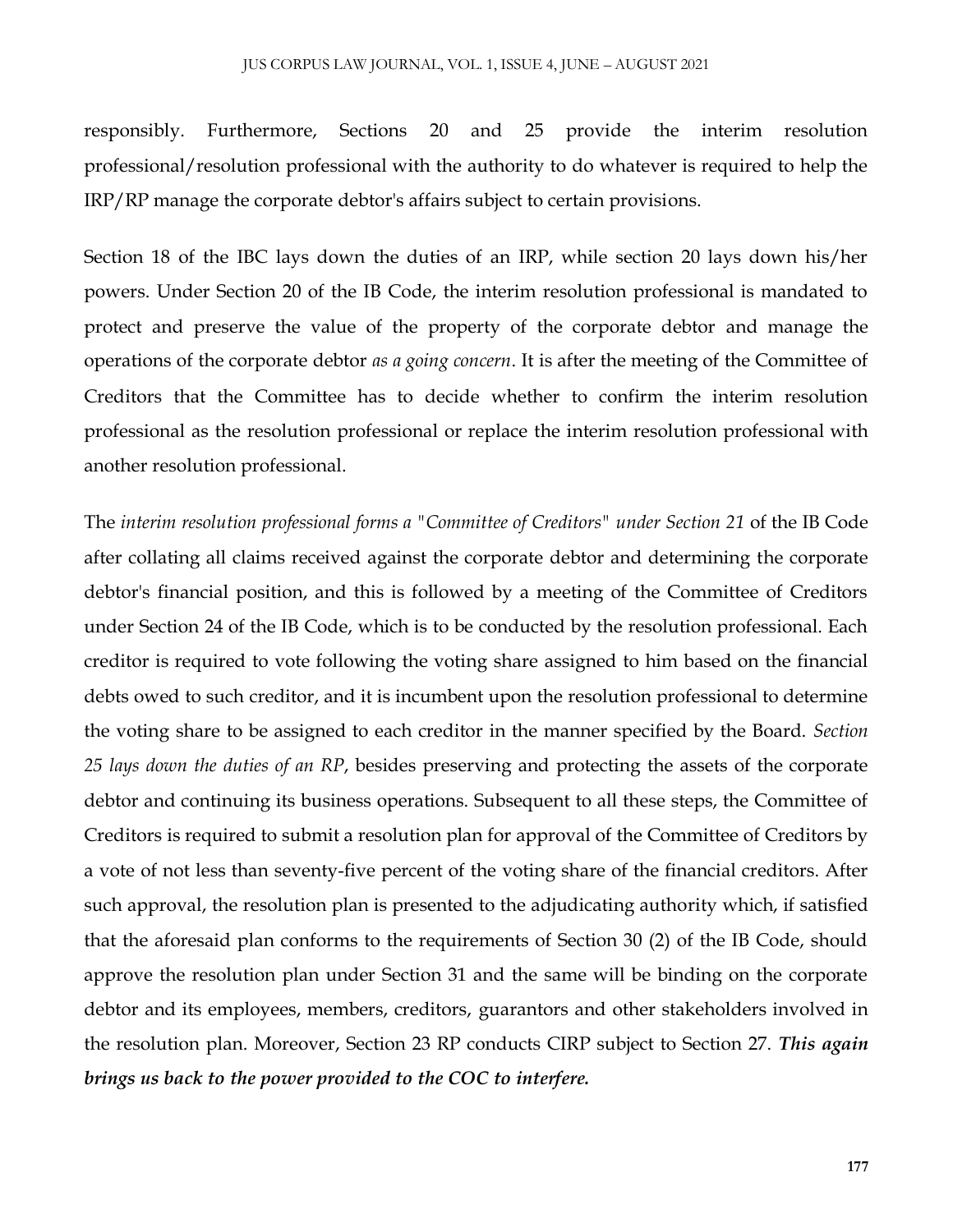The vital decisions for the work of corporate debtors need ramification by COC under Section 28 IB code which contains various actions that require approval. However, Section 28<sup>5</sup> acts as a limit to the authority of the interim resolution professional/resolution professional – it lists certain acts which shall not be undertaken without the prior approval of the committee of creditors. The acts include raising interim finance above limits approved by the committee of creditors, creating a security interest on the assets of the corporate debtor, changing the capital structure of the corporate debtor, undertaking related party transactions, amending the constitutional documents of the corporate debtor, amongst others.

Without a doubt, the role performed by RP is the lifeblood of CIRP. However, when it comes to the actual role, practically every choice must be approved according to the law outlined in the IB code.

# **PART III**

#### **COC is Pivotal to the Resolution Process -**

 $\overline{\phantom{a}}$ <sup>5</sup> Insolvency and Bankruptcy Code 2016, s 28: (1) Notwithstanding anything contained in any other law for the time being in force, the resolution professional, during the corporate insolvency resolution process, shall not take any of the following actions without the prior approval of the committee of creditors namely:  $-$  (a) raise any interim finance in excess of the amount as may be decided by the committee of creditors in their meeting; (b) create any security interest over the assets of the corporate debtor; (c) change the capital structure of the corporate debtor, including by way of issuance of additional securities, creating a new class of securities or buying back or redemption of issued securities in case the corporate debtor is a company; (d) record any change in the ownership interest of the corporate debtor; (e) give instructions to financial institutions maintaining accounts of the corporate debtor for a debit transaction from any such accounts in excess of the amount as may be decided by the committee of creditors in their meeting; (f) undertake any related party transaction; (g) amend any constitutional documents of the corporate debtor; (h) delegate its authority to any other person; (i) dispose of or permit the disposal of shares of any shareholder of the corporate debtor or their nominees to third parties; (j) make any change in the management of the corporate debtor or its subsidiary; (k) transfer rights or financial debts or operational debts under material contracts otherwise than in the ordinary course of business; (l) make changes in the appointment or terms of contract of such personnel as specified by the committee of creditors; or (m) make changes in the appointment or terms of contract of statutory auditors or internal auditors of the corporate debtor. (2) The resolution professional shall convene a meeting of the committee of creditors and seek the vote of the creditors prior to taking any of the actions under sub-section (1). (3) No action under sub-section (1) shall be approved by the committee of creditors unless approved by a vote of seventy five per cent. of the voting shares. (4) Where any action under sub-section (1) is taken by the resolution professional without seeking the approval of the committee of creditors in the manner as required in this section, such action shall be void. (5) The committee of creditors may report the actions of the resolution professional under sub-section (4) to the Board for taking necessary actions against him under this Code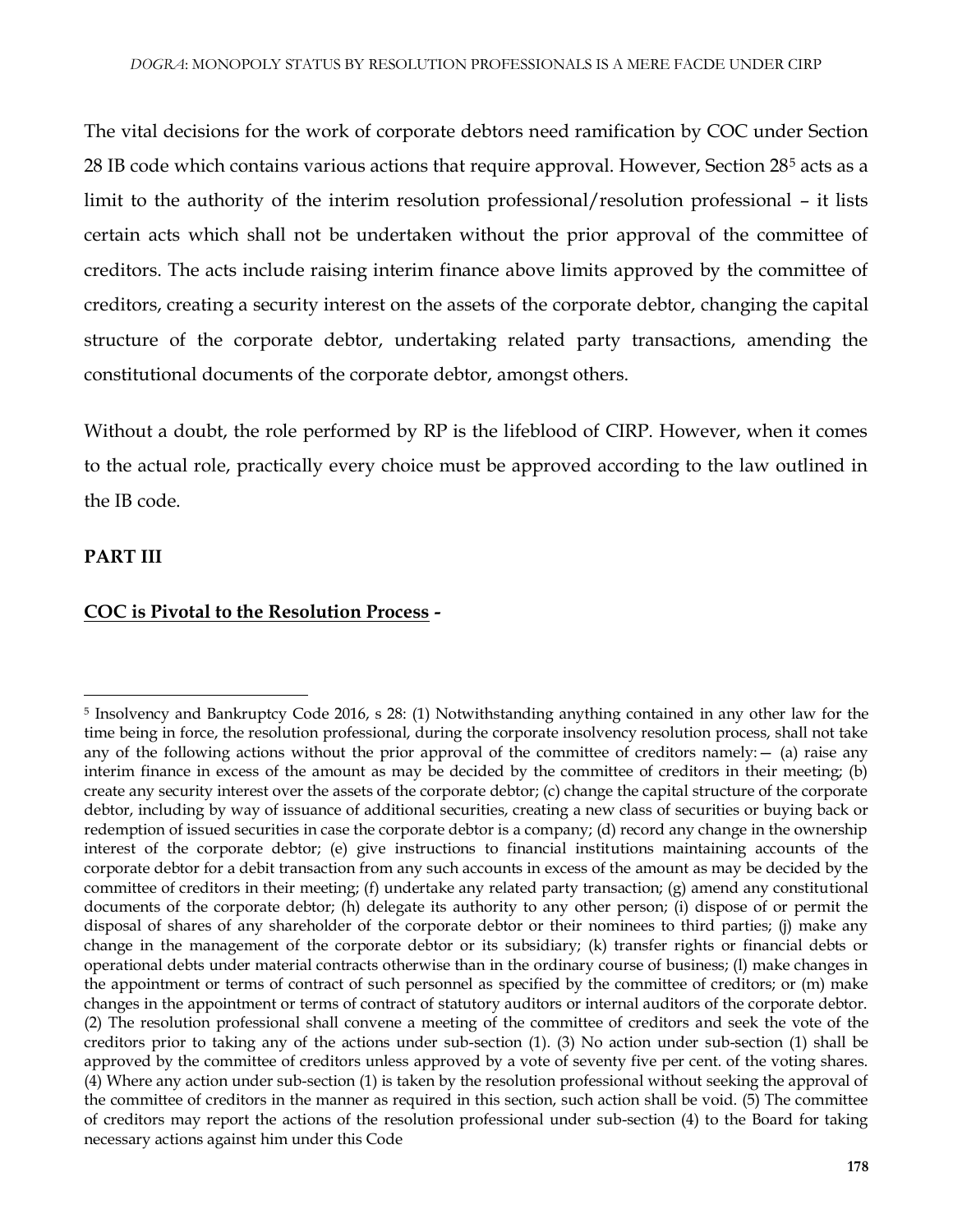(*To support the claim that COC is pivotal in the Resolution Process, I shall substantiate it with the help of judgment.)*

In a Corporate Insolvency Resolution Process, the Committee of Creditors (COC) is the ultimate decision-making body in the CIR. Its primary function is to accept or reject a resolution plan provided by a resolution applicant based on its practicality and viability, as well as the method by which the resolution amount is distributed. This is stated in section 30 (4) of the law, which, since the Insolvency and Bankruptcy Code (Amendment) Act of 2019, includes the COC's ability to investigate how resolution monies are distributed. Moreover, some provisions explicitly laid down certain permissions as provided by COC for example in section 28 (as discussed in the above section).

The COC is permitted under the IB code to utilise its business acumen to assist debt-ridden corporate debtors in regaining their financial footing. This is because of a preconceived notion that the creditors' committee with the highest stake in the company has a better grasp of the company's predicament and can better adjudicate it. The approval/rejection or modification of a resolution plan, as per Section 30 (4) of the Code, is likely the most important job undertaken by the COC.

This is also exemplified by the case of the *Committee of Creditors of Essar Steel India Limited vs. Satish Kumar Gupta & Ors.* 6, The RP's role was clarified by the Hon'ble Supreme Court of India, who stated that it is the RP's responsibility to manage the corporate debtor's affairs as a going concern, appoint and convene meetings of the committee of creditors to decide on resolution plans, and collect, collate, and distribute the debtor's assets. However, COC's commercial decision cannot be contested since it is protected by commercial wisdom; the only exception is if the IBC's aim is violated.

Besides, the 2016 Regulations outline the means by which the COC meetings should be run, as well as the elements of a resolution plan. According to Regulation 39 (3), the COC shall assess proposed resolution plans by comparing them to the assessment matrix and approving the

 $\overline{\phantom{a}}$ 

<sup>6</sup> *Committee of Creditors of Essar Steel India Limited v Satish Kumar Gupta & Ors* Civil Appeal No 8766-67 of 2019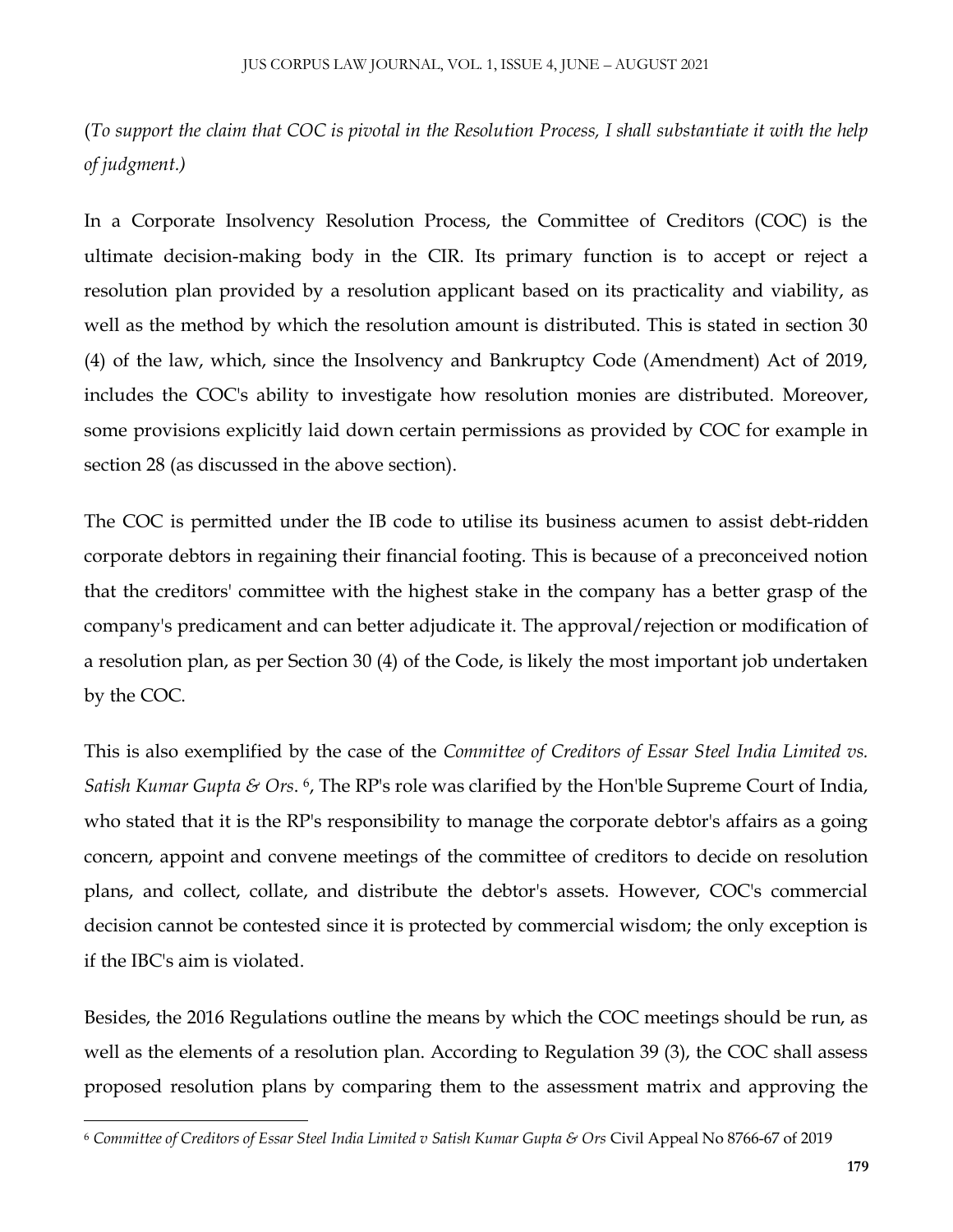best resolution plan with amendments. Any changes proposed by the COC while accepting the resolution plan are not subjected to any scrutiny. *The RP must, however, affirm that the resolution plan complies with the IBC Code and its regulations, as well as with any other applicable laws.*

Significantly, the IBC does not subject the resolution plan to judicial review in and of itself, and judicial review is limited to the criteria set out in Sections 30 (2) and 61 (3) of the IBC. In this way, the IBC has encircled the whole bankruptcy system, ensuring that once the COC is established in accordance with Section 21, the COC has exclusive access to talks and has the last say in business decisions. Furthermore, the primacy of the COC has been frequently maintained by the courts. In light of this legal framework, the courts have consistently refused to intervene in business decisions that have previously been authorized by the COC.

The Hon'ble Apex Court recognized the COC as a custodian of the public interest in *K. Sasidhar vs. IOB<sup>7</sup>* and reasoned that judicial involvement in the CoC's commercial decision was forbidden to ensure completion of all stipulated processes within the IBC. The Supreme Court determined after a careful examination that the legislation was not intended as a challenge to the financial creditors' business choices or decisions. The court ruled that the COC's acceptance or rejection of a resolution plan is a business decision and that no investigation into the justness or fairness of that decision may be undertaken. The reason for this decision is consistent with the well-established legal norm that courts and tribunals should not intervene in expert economic organizations like the COC's conclusions.

The other role performed by COC is to meets on a regular basis to discuss the corporate debtors' situation. It supervises the Resolution Professional's (RP) work and has the authority to refer a case to the Adjudicatory Authority if there is any wrongdoing. It also confirms all administrative decisions made by the RP. Moreover, The COC ensures that the insolvency resolution process runs smoothly. The COC may decide to seek an extension of time in line with Section 12 of the Code if it believes it's necessary. Further, it assesses the viability of the corporate debtor's company, considers the feasibility of future operations, CIRP payments, and

 $\overline{\phantom{a}}$ 

<sup>7</sup> *K Sasidhar v IOB* 2019 SCC OnLine SC 257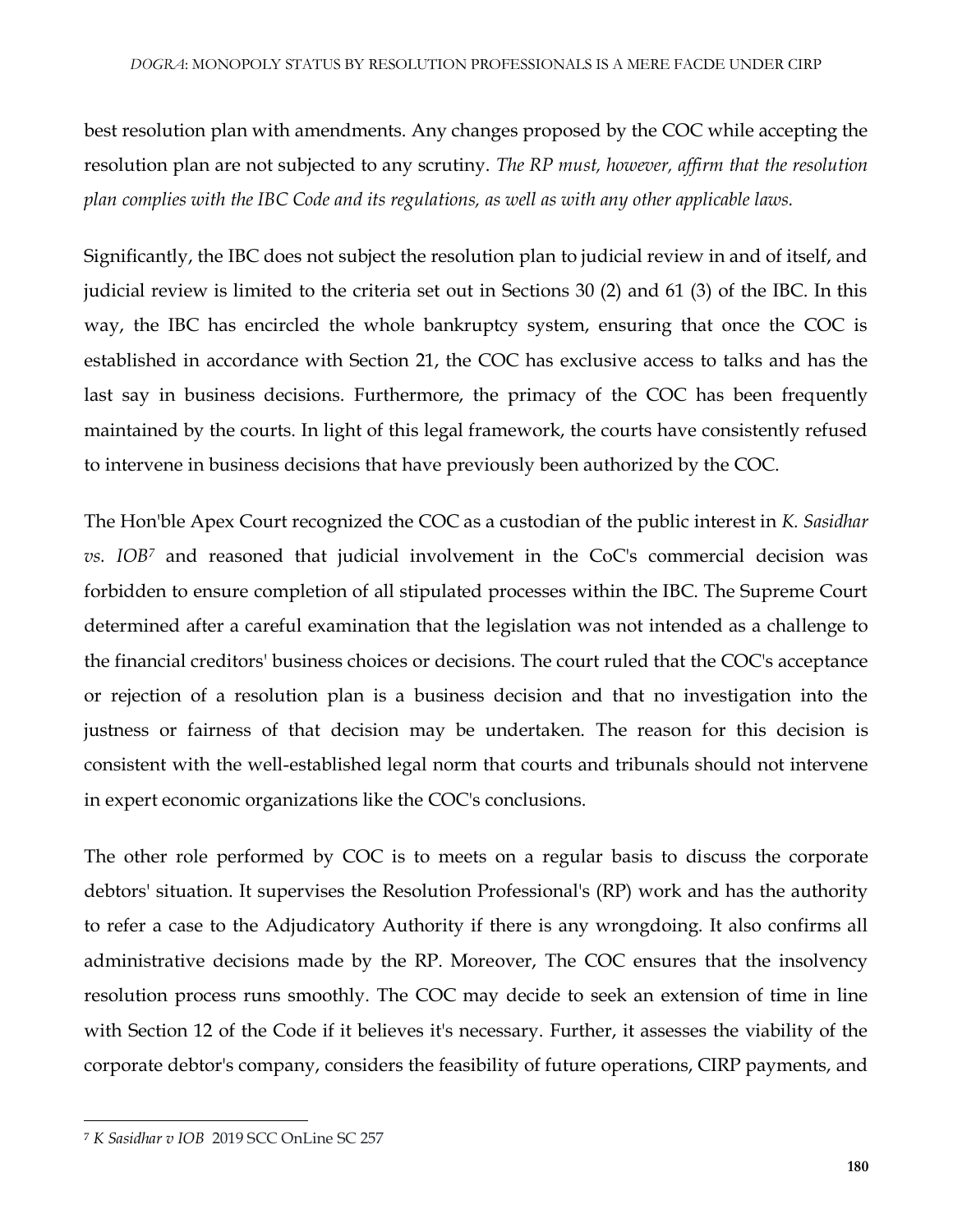may decide to liquidate the corporate debtor immediately if it believes that the insolvency resolution is doomed to fail.

Recently, *Kalpraj Dharamshi and Anr. Vs Kotak Investment Advisors Ltd and Anr*. <sup>8</sup> Appellant argued that the COC's commercial wisdom is non-justiciable and can not be subjected to judicial scrutiny, citing K. Sashidhar, Committee of Creditors of Essar Steel India Ltd. v. Satish Kumar Gupta, whereas other party claimed that its Resolution Plan had already been deliberated upon, and Kalpraj's plan was similar to defendant's with minor differences. This depicts the COC's injustice, lack of openness, and favoritism. In this respect, the Hon'ble Supreme Court considered the decisions in the judgments of K. Sashidhar, Committee of Creditors of Essar Steel India Ltd. and Maharashtra Seamless Limited v. Padmanabhan Venkatesh, as well as the Bankruptcy Law Reforms Committee (BLRC) Report of 2015.9The combined reading of all of these elements leads to the conclusion that the commercial wisdom of COC cannot be interfered with and the only acceptable forum for reviewing the bankruptcy process is one in which all financial creditors have a voting share proportional to the amount of debt they owe.<sup>10</sup>

The Insolvency and Bankruptcy Code (Amendment) Act, 2019 (amendment act) reaffirms that the COC's decision on a resolution plan cannot be the subject of a routine investigation and reaffirms the Supreme Court's ruling in the K Sashidhar case. However, the amendment legislation leaves several questions unanswered, such as whether the COC has the authority to discuss the resolution plan with the RAs. Either via legislative modification or judicial declaration, the function of the COC in developing a settlement plan must be specified.

In essence, the creditor's committee decided on the company's status and approved all the most important issues. The COC also oversees the routine operation of the corporate debtor/company through the meetings that are held and plays a major role in the CIRP.

 $\overline{\phantom{a}}$ <sup>8</sup> *Kalpraj Dharamshi & Anr v Kotak Investment Advisors Ltd & Anr* Civil Appeal No 2943, 2944 of 2020

<sup>9</sup> BLRC, '*The report of the Bankruptcy Law Reforms Committee, Volume I: Rationale and Design'* (*Ministry of Corporate Affairs*, 2015) [<https://ibbi.gov.in/BLRCReportVol1\\_04112015.pdf>](https://ibbi.gov.in/BLRCReportVol1_04112015.pdf) accessed 25 May 2021

<sup>10</sup> *Dharamshi* (n 8)